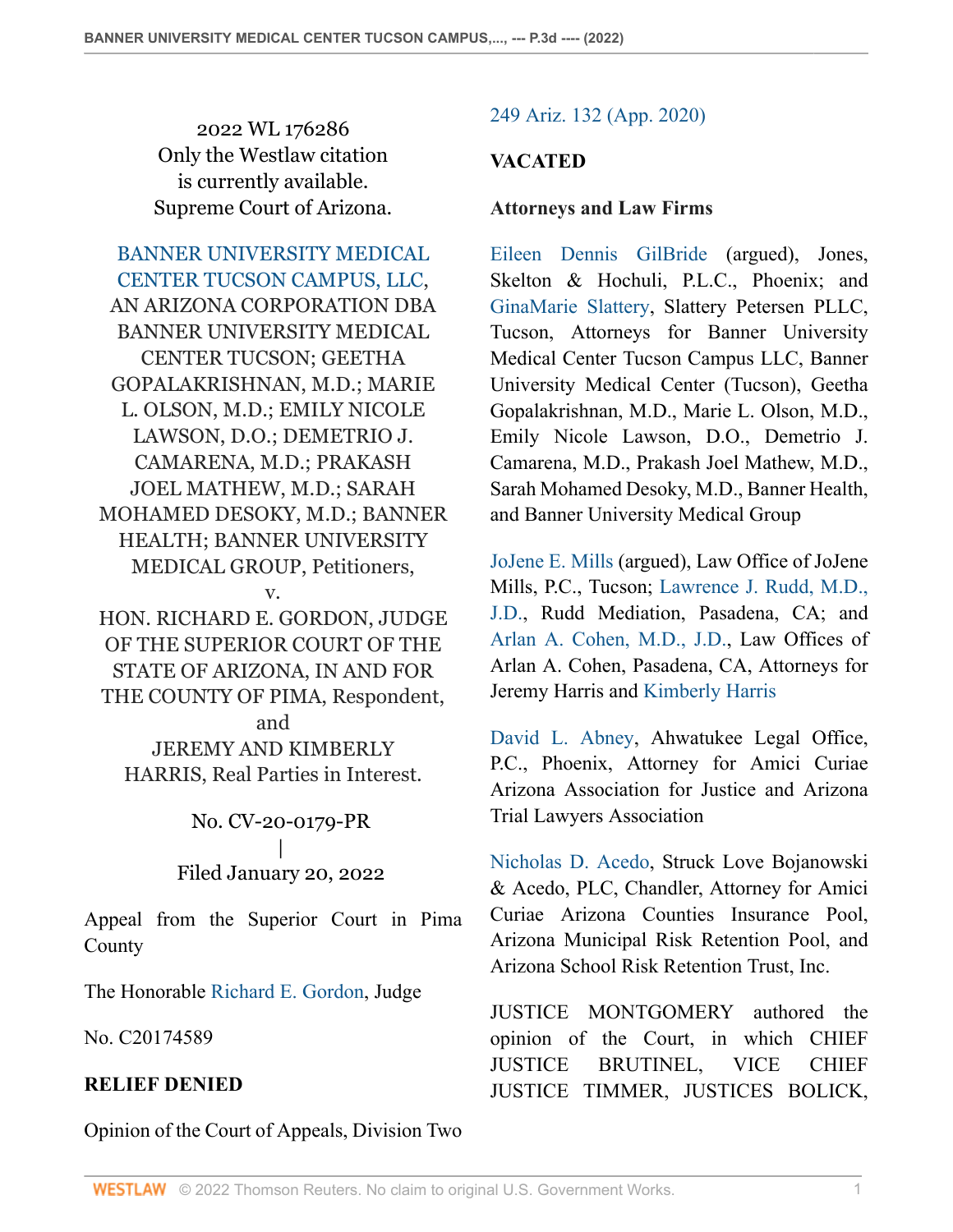<span id="page-1-0"></span>LOPEZ, and BEENE, and JUDGE SAMUEL A. THUMMA joined. $<sup>1</sup>$  $<sup>1</sup>$  $<sup>1</sup>$ </sup>

## **Opinion**

JUSTICE MONTGOMERY, opinion of the Court:

**\*1 ¶1** This case presents the issue of whether a vicarious liability claim against a hospitalemployer is precluded because the trial court granted summary judgment dismissing medical malpractice claims against doctor-employees with prejudice. We hold that because the order of dismissal here was not a final judgment on the merits, it does not have preclusive effect.  $2^{\circ}$  $2^{\circ}$ 

# I.

**¶2** Doctors jointly employed by the University of Arizona's Medical School and Banner University Medical Center Tucson Campus, LLC, an Arizona Corporation DBA Banner University Medical Center Tucson, and other Banner entities (collectively, "Banner") provided treatment to the Harrises' fourteenmonth-old son. After their son's tragic death, the Harrises brought medical malpractice claims against the doctors, a vicarious liability claim against Banner based on the doctors' conduct, and direct claims of breach of contract and fraud against Banner. Because the doctors were public employees, the Harrises were required to serve each of them with a notice of claim, which they failed to do. *See* [A.R.S. §](http://www.westlaw.com/Link/Document/FullText?findType=L&pubNum=1000251&cite=AZSTS12-821.01&originatingDoc=Id2d129507a2e11ec8482c694aa3b3022&refType=LQ&originationContext=document&vr=3.0&rs=cblt1.0&transitionType=DocumentItem&contextData=(sc.Search)) [12-821.01\(A\)](http://www.westlaw.com/Link/Document/FullText?findType=L&pubNum=1000251&cite=AZSTS12-821.01&originatingDoc=Id2d129507a2e11ec8482c694aa3b3022&refType=LQ&originationContext=document&vr=3.0&rs=cblt1.0&transitionType=DocumentItem&contextData=(sc.Search)). The doctors moved for summary judgment on the notice of claim issue, which the trial court granted in an unsigned minute entry dismissing them from the suit with

prejudice. The court did not enter a judgment with language required by [Arizona Rule of](http://www.westlaw.com/Link/Document/FullText?findType=L&pubNum=1003572&cite=AZSTRCPR54&originatingDoc=Id2d129507a2e11ec8482c694aa3b3022&refType=LQ&originationContext=document&vr=3.0&rs=cblt1.0&transitionType=DocumentItem&contextData=(sc.Search)) [Civil Procedure 54\(b\)](http://www.westlaw.com/Link/Document/FullText?findType=L&pubNum=1003572&cite=AZSTRCPR54&originatingDoc=Id2d129507a2e11ec8482c694aa3b3022&refType=LQ&originationContext=document&vr=3.0&rs=cblt1.0&transitionType=DocumentItem&contextData=(sc.Search)) to make the ruling final and appealable.

**¶3** In a subsequent motion for summary judgment, Banner argued that the trial court's dismissal of the doctors "with prejudice" served as "an adjudication on the merits" that precluded any claim of vicarious liability against Banner for the doctors' conduct. *See* [Ariz. R. Civ. P. 41\(b\)](http://www.westlaw.com/Link/Document/FullText?findType=L&pubNum=1003572&cite=AZSTRCPR41&originatingDoc=Id2d129507a2e11ec8482c694aa3b3022&refType=LQ&originationContext=document&vr=3.0&rs=cblt1.0&transitionType=DocumentItem&contextData=(sc.Search)) ("Unless the dismissal order states otherwise, a dismissal under this [Rule 41\(b\)](http://www.westlaw.com/Link/Document/FullText?findType=L&pubNum=1003572&cite=AZSTRCPR41&originatingDoc=Id2d129507a2e11ec8482c694aa3b3022&refType=LQ&originationContext=document&vr=3.0&rs=cblt1.0&transitionType=DocumentItem&contextData=(sc.Search)) ['Involuntary Dismissal; Effect'] and any dismissal not under this rule"—with exceptions not applicable here—"operates as an adjudication on the merits."). The court denied the motion.

<span id="page-1-1"></span>**¶4** In doing so, the court acknowledged the "general rule" that "a judgment in favor of the servant relieves the master of any liability and that a dismissal with prejudice is the equivalent of a judgment on the merits" but found the general rule inapplicable to the facts and circumstances of this case. As part of its reasoning, the trial court analogized a notice of claim statute to a statute of limitations and explicitly characterized the dismissal of the doctors as a "procedural dismissal" that "would not normally be considered an adjudication on the merits."

**¶5** Banner sought special action relief from the trial court's denial of its motion for summary judgment. The court of appeals accepted jurisdiction but in a divided decision denied relief, concluding that claim preclusion did not bar the vicarious liability claims against Banner under the circumstances of this case.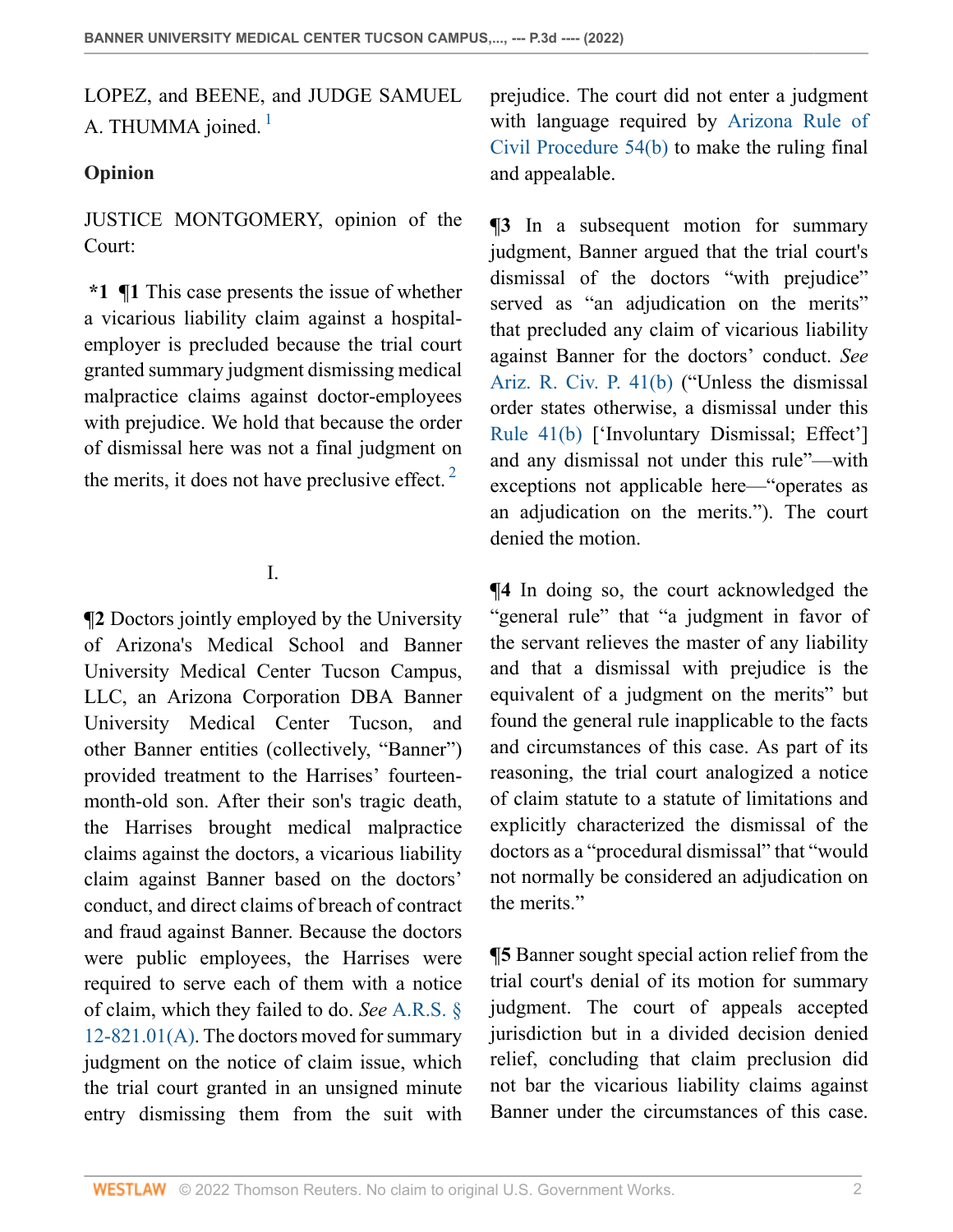*[Banner Univ. Med. Ctr. Tucson Campus, LLC v.](http://www.westlaw.com/Link/Document/FullText?findType=Y&serNum=2051153658&pubNum=0000156&originatingDoc=Id2d129507a2e11ec8482c694aa3b3022&refType=RP&originationContext=document&vr=3.0&rs=cblt1.0&transitionType=DocumentItem&contextData=(sc.Search)) Gordon*[, 249 Ariz. 132 \(App. 2020\)](http://www.westlaw.com/Link/Document/FullText?findType=Y&serNum=2051153658&pubNum=0000156&originatingDoc=Id2d129507a2e11ec8482c694aa3b3022&refType=RP&originationContext=document&vr=3.0&rs=cblt1.0&transitionType=DocumentItem&contextData=(sc.Search)).

**\*2 ¶6** We accepted review to consider the preclusive effect of the dismissal of claims against employees with respect to a vicarious liability claim against their employer, which is a recurring issue of statewide importance. We have jurisdiction pursuant to [article 6, section](http://www.westlaw.com/Link/Document/FullText?findType=L&pubNum=1000447&cite=AZCNART6S5&originatingDoc=Id2d129507a2e11ec8482c694aa3b3022&refType=LQ&originationContext=document&vr=3.0&rs=cblt1.0&transitionType=DocumentItem&contextData=(sc.Search)) [5\(3\) of the Arizona Constitution](http://www.westlaw.com/Link/Document/FullText?findType=L&pubNum=1000447&cite=AZCNART6S5&originatingDoc=Id2d129507a2e11ec8482c694aa3b3022&refType=LQ&originationContext=document&vr=3.0&rs=cblt1.0&transitionType=DocumentItem&contextData=(sc.Search)).

**¶7** Following oral argument, we ordered supplemental briefing on two issues:

1. Does the order involuntarily dismissing the doctors "with prejudice" under [Rule](http://www.westlaw.com/Link/Document/FullText?findType=L&pubNum=1003572&cite=AZSTRCPR41&originatingDoc=Id2d129507a2e11ec8482c694aa3b3022&refType=LQ&originationContext=document&vr=3.0&rs=cblt1.0&transitionType=DocumentItem&contextData=(sc.Search)) [41\(b\)](http://www.westlaw.com/Link/Document/FullText?findType=L&pubNum=1003572&cite=AZSTRCPR41&originatingDoc=Id2d129507a2e11ec8482c694aa3b3022&refType=LQ&originationContext=document&vr=3.0&rs=cblt1.0&transitionType=DocumentItem&contextData=(sc.Search)) ... constitute a final judgment under [Rule 54](http://www.westlaw.com/Link/Document/FullText?findType=L&pubNum=1003572&cite=AZSTRCPR54&originatingDoc=Id2d129507a2e11ec8482c694aa3b3022&refType=LQ&originationContext=document&vr=3.0&rs=cblt1.0&transitionType=DocumentItem&contextData=(sc.Search)) or is the order of dismissal subject to further review and/or modification by the [trial] court?

2. Whether the lack of a final judgment entered with a [Rule 54\(b\)](http://www.westlaw.com/Link/Document/FullText?findType=L&pubNum=1003572&cite=AZSTRCPR54&originatingDoc=Id2d129507a2e11ec8482c694aa3b3022&refType=LQ&originationContext=document&vr=3.0&rs=cblt1.0&transitionType=DocumentItem&contextData=(sc.Search)) determination reflecting the dismissal of the doctordefendants precludes application of issue preclusion or claim preclusion at this time.

# **II.**

**¶8** "Application of issue preclusion is an issue of law, which we review de novo." *[Picaso v.](http://www.westlaw.com/Link/Document/FullText?findType=Y&serNum=2014244334&pubNum=0000156&originatingDoc=Id2d129507a2e11ec8482c694aa3b3022&refType=RP&fi=co_pp_sp_156_180&originationContext=document&vr=3.0&rs=cblt1.0&transitionType=DocumentItem&contextData=(sc.Search)#co_pp_sp_156_180) [Tucson Unified Sch. Dist.](http://www.westlaw.com/Link/Document/FullText?findType=Y&serNum=2014244334&pubNum=0000156&originatingDoc=Id2d129507a2e11ec8482c694aa3b3022&refType=RP&fi=co_pp_sp_156_180&originationContext=document&vr=3.0&rs=cblt1.0&transitionType=DocumentItem&contextData=(sc.Search)#co_pp_sp_156_180)*, 217 Ariz. 178, 180 [¶ 6 \(2007\).](http://www.westlaw.com/Link/Document/FullText?findType=Y&serNum=2014244334&pubNum=0000156&originatingDoc=Id2d129507a2e11ec8482c694aa3b3022&refType=RP&fi=co_pp_sp_156_180&originationContext=document&vr=3.0&rs=cblt1.0&transitionType=DocumentItem&contextData=(sc.Search)#co_pp_sp_156_180) We likewise review de novo the application of claim preclusion. *[Lawrence T. v.](http://www.westlaw.com/Link/Document/FullText?findType=Y&serNum=2047661882&pubNum=0000156&originatingDoc=Id2d129507a2e11ec8482c694aa3b3022&refType=RP&fi=co_pp_sp_156_262&originationContext=document&vr=3.0&rs=cblt1.0&transitionType=DocumentItem&contextData=(sc.Search)#co_pp_sp_156_262) Dep't of Child Safety*[, 246 Ariz. 260, 262 ¶ 7](http://www.westlaw.com/Link/Document/FullText?findType=Y&serNum=2047661882&pubNum=0000156&originatingDoc=Id2d129507a2e11ec8482c694aa3b3022&refType=RP&fi=co_pp_sp_156_262&originationContext=document&vr=3.0&rs=cblt1.0&transitionType=DocumentItem&contextData=(sc.Search)#co_pp_sp_156_262) [\(App. 2019\).](http://www.westlaw.com/Link/Document/FullText?findType=Y&serNum=2047661882&pubNum=0000156&originatingDoc=Id2d129507a2e11ec8482c694aa3b3022&refType=RP&fi=co_pp_sp_156_262&originationContext=document&vr=3.0&rs=cblt1.0&transitionType=DocumentItem&contextData=(sc.Search)#co_pp_sp_156_262)

**¶9** The parties acknowledge that the trial court's order dismissing the Harrises' claims against

the doctors lacks the "express determination and recital" language, let alone anything akin to it, required by [Rule 54\(b\)](http://www.westlaw.com/Link/Document/FullText?findType=L&pubNum=1003572&cite=AZSTRCPR54&originatingDoc=Id2d129507a2e11ec8482c694aa3b3022&refType=LQ&originationContext=document&vr=3.0&rs=cblt1.0&transitionType=DocumentItem&contextData=(sc.Search)) to serve as a final judgment. The Harrises argue that without [Rule 54\(b\)](http://www.westlaw.com/Link/Document/FullText?findType=L&pubNum=1003572&cite=AZSTRCPR54&originatingDoc=Id2d129507a2e11ec8482c694aa3b3022&refType=LQ&originationContext=document&vr=3.0&rs=cblt1.0&transitionType=DocumentItem&contextData=(sc.Search)) language the order cannot be a final judgment, and neither issue nor claim preclusion may apply. Banner argues that, because the order was entered "with prejudice," it is not necessary for the order to have [Rule](http://www.westlaw.com/Link/Document/FullText?findType=L&pubNum=1003572&cite=AZSTRCPR54&originatingDoc=Id2d129507a2e11ec8482c694aa3b3022&refType=LQ&originationContext=document&vr=3.0&rs=cblt1.0&transitionType=DocumentItem&contextData=(sc.Search)) [54\(b\)](http://www.westlaw.com/Link/Document/FullText?findType=L&pubNum=1003572&cite=AZSTRCPR54&originatingDoc=Id2d129507a2e11ec8482c694aa3b3022&refType=LQ&originationContext=document&vr=3.0&rs=cblt1.0&transitionType=DocumentItem&contextData=(sc.Search)) language to be a final judgment and have preclusive effect. [3](#page-4-1)

<span id="page-2-0"></span>**¶10** For issue or claim preclusion to apply, there must be a final judgment on the merits. *[Kopp v. Physician Grp. of Ariz.](http://www.westlaw.com/Link/Document/FullText?findType=Y&serNum=2044939386&pubNum=0000156&originatingDoc=Id2d129507a2e11ec8482c694aa3b3022&refType=RP&fi=co_pp_sp_156_442&originationContext=document&vr=3.0&rs=cblt1.0&transitionType=DocumentItem&contextData=(sc.Search)#co_pp_sp_156_442)*, *Inc.*, 244 [Ariz. 439, 442 ¶¶ 13, 14 \(2018\)](http://www.westlaw.com/Link/Document/FullText?findType=Y&serNum=2044939386&pubNum=0000156&originatingDoc=Id2d129507a2e11ec8482c694aa3b3022&refType=RP&fi=co_pp_sp_156_442&originationContext=document&vr=3.0&rs=cblt1.0&transitionType=DocumentItem&contextData=(sc.Search)#co_pp_sp_156_442) (citing *[Chaney](http://www.westlaw.com/Link/Document/FullText?findType=Y&serNum=1986112267&pubNum=0000156&originatingDoc=Id2d129507a2e11ec8482c694aa3b3022&refType=RP&fi=co_pp_sp_156_573&originationContext=document&vr=3.0&rs=cblt1.0&transitionType=DocumentItem&contextData=(sc.Search)#co_pp_sp_156_573) [Bldg. Co. v. City of Tucson](http://www.westlaw.com/Link/Document/FullText?findType=Y&serNum=1986112267&pubNum=0000156&originatingDoc=Id2d129507a2e11ec8482c694aa3b3022&refType=RP&fi=co_pp_sp_156_573&originationContext=document&vr=3.0&rs=cblt1.0&transitionType=DocumentItem&contextData=(sc.Search)#co_pp_sp_156_573)*, 148 Ariz. 571, [573 \(1986\),](http://www.westlaw.com/Link/Document/FullText?findType=Y&serNum=1986112267&pubNum=0000156&originatingDoc=Id2d129507a2e11ec8482c694aa3b3022&refType=RP&fi=co_pp_sp_156_573&originationContext=document&vr=3.0&rs=cblt1.0&transitionType=DocumentItem&contextData=(sc.Search)#co_pp_sp_156_573) and discussing rule that for issue preclusion to apply the issue must be actually litigated and a final judgment entered); *[In re](http://www.westlaw.com/Link/Document/FullText?findType=Y&serNum=2008380988&pubNum=0000156&originatingDoc=Id2d129507a2e11ec8482c694aa3b3022&refType=RP&fi=co_pp_sp_156_69&originationContext=document&vr=3.0&rs=cblt1.0&transitionType=DocumentItem&contextData=(sc.Search)#co_pp_sp_156_69) [Gen. Adjudication of All Rts. to Use Water in](http://www.westlaw.com/Link/Document/FullText?findType=Y&serNum=2008380988&pubNum=0000156&originatingDoc=Id2d129507a2e11ec8482c694aa3b3022&refType=RP&fi=co_pp_sp_156_69&originationContext=document&vr=3.0&rs=cblt1.0&transitionType=DocumentItem&contextData=(sc.Search)#co_pp_sp_156_69) [Gila River Sys. & Source](http://www.westlaw.com/Link/Document/FullText?findType=Y&serNum=2008380988&pubNum=0000156&originatingDoc=Id2d129507a2e11ec8482c694aa3b3022&refType=RP&fi=co_pp_sp_156_69&originationContext=document&vr=3.0&rs=cblt1.0&transitionType=DocumentItem&contextData=(sc.Search)#co_pp_sp_156_69)*, 212 Ariz. 64, 69–70 ¶ [14 \(2006\)](http://www.westlaw.com/Link/Document/FullText?findType=Y&serNum=2008380988&pubNum=0000156&originatingDoc=Id2d129507a2e11ec8482c694aa3b3022&refType=RP&fi=co_pp_sp_156_69&originationContext=document&vr=3.0&rs=cblt1.0&transitionType=DocumentItem&contextData=(sc.Search)#co_pp_sp_156_69) (noting a final judgment on the merits is required in order to assert claim preclusion).

 $\P$ **11** A decision resolving "fewer than all" claims against all the parties in an action is a "final judgment":

> *only* if the court expressly determines there is no just reason for delay *and recites that the judgment is entered under [Rule](http://www.westlaw.com/Link/Document/FullText?findType=L&pubNum=1003572&cite=AZSTRCPR54&originatingDoc=Id2d129507a2e11ec8482c694aa3b3022&refType=LQ&originationContext=document&vr=3.0&rs=cblt1.0&transitionType=DocumentItem&contextData=(sc.Search)) [54\(b\)](http://www.westlaw.com/Link/Document/FullText?findType=L&pubNum=1003572&cite=AZSTRCPR54&originatingDoc=Id2d129507a2e11ec8482c694aa3b3022&refType=LQ&originationContext=document&vr=3.0&rs=cblt1.0&transitionType=DocumentItem&contextData=(sc.Search))*. If there is no such express determination and recital, any decision, however designated, that adjudicates fewer than all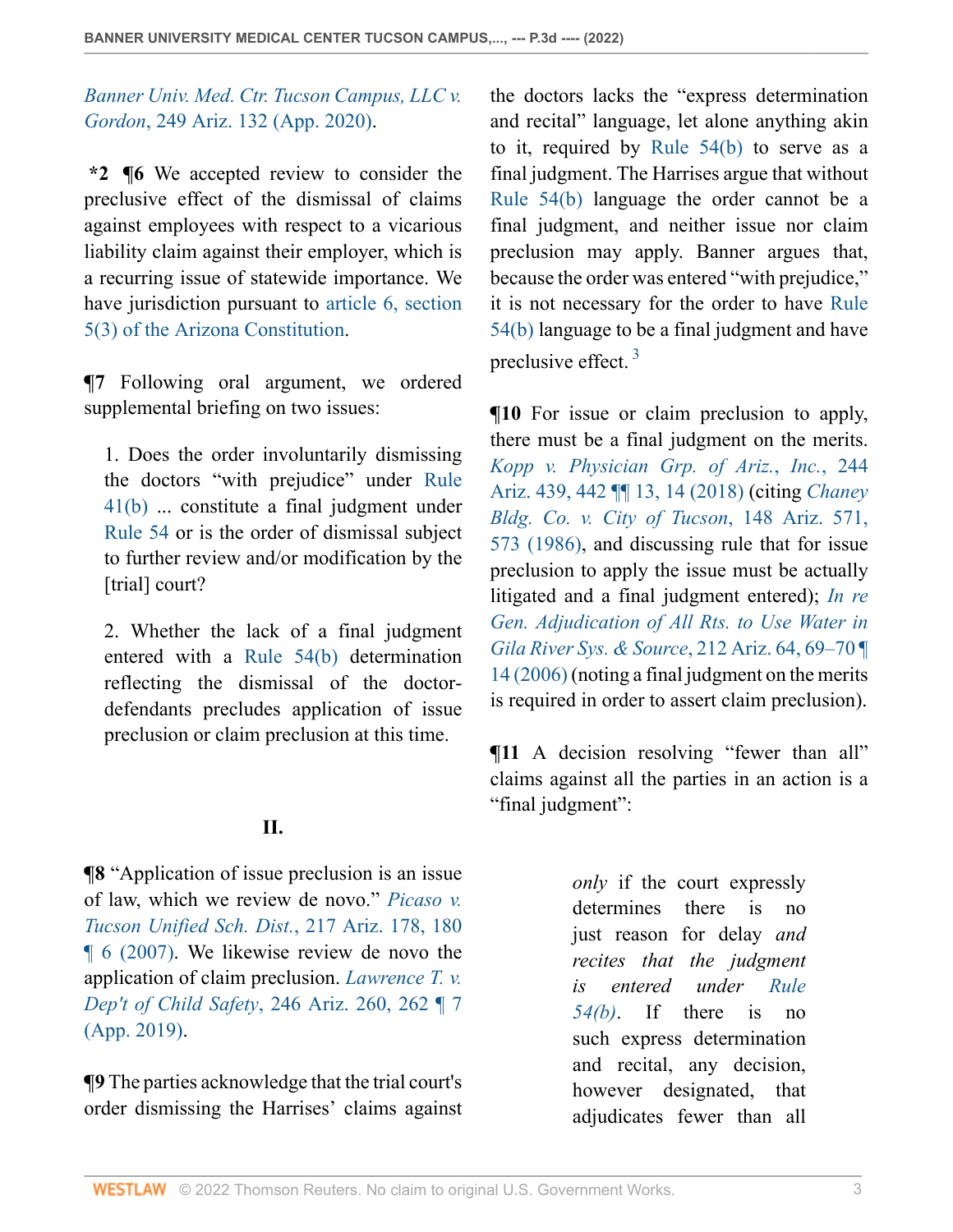the claims or the rights and liabilities of fewer than all the parties does not end the action as to any of the claims or parties and may be revised at any time before the entry of a judgment adjudicating all the claims and all the parties' rights and liabilities.

[Ariz. R. Civ. P. 54\(b\)](http://www.westlaw.com/Link/Document/FullText?findType=L&pubNum=1003572&cite=AZSTRCPR54&originatingDoc=Id2d129507a2e11ec8482c694aa3b3022&refType=LQ&originationContext=document&vr=3.0&rs=cblt1.0&transitionType=DocumentItem&contextData=(sc.Search)) (emphasis added). The order thus cannot be a final judgment absent the necessary [Rule 54\(b\)](http://www.westlaw.com/Link/Document/FullText?findType=L&pubNum=1003572&cite=AZSTRCPR54&originatingDoc=Id2d129507a2e11ec8482c694aa3b3022&refType=LQ&originationContext=document&vr=3.0&rs=cblt1.0&transitionType=DocumentItem&contextData=(sc.Search)) language; nor, in the absence of resolving all claims as to all parties, could it be a [Rule 54\(c\)](http://www.westlaw.com/Link/Document/FullText?findType=L&pubNum=1003572&cite=AZSTRCPR54&originatingDoc=Id2d129507a2e11ec8482c694aa3b3022&refType=LQ&originationContext=document&vr=3.0&rs=cblt1.0&transitionType=DocumentItem&contextData=(sc.Search)) final judgment. [Ariz. R. Civ. P. 54\(c\)](http://www.westlaw.com/Link/Document/FullText?findType=L&pubNum=1003572&cite=AZSTRCPR54&originatingDoc=Id2d129507a2e11ec8482c694aa3b3022&refType=LQ&originationContext=document&vr=3.0&rs=cblt1.0&transitionType=DocumentItem&contextData=(sc.Search)) ("A judgment as to all claims and parties is not final unless the judgment recites that no further matters remain pending and that the judgment is entered under [Rule 54\(c\)](http://www.westlaw.com/Link/Document/FullText?findType=L&pubNum=1003572&cite=AZSTRCPR54&originatingDoc=Id2d129507a2e11ec8482c694aa3b3022&refType=LQ&originationContext=document&vr=3.0&rs=cblt1.0&transitionType=DocumentItem&contextData=(sc.Search))."). Furthermore, absent a judge's signature, the order is not a judgment, final or otherwise. *See* [Ariz. R. Civ. P. 58\(b\)\(1\)](http://www.westlaw.com/Link/Document/FullText?findType=L&pubNum=1003572&cite=AZSTRCPR58&originatingDoc=Id2d129507a2e11ec8482c694aa3b3022&refType=LQ&originationContext=document&vr=3.0&rs=cblt1.0&transitionType=DocumentItem&contextData=(sc.Search)) (providing, with an exception not applicable here, that "all judgments must be in writing and signed by a judge or a court commissioner duly authorized to do so"). For these reasons, the order dismissing the doctors is not a "final judgment" that can be used to invoke issue or claim preclusion.

**\*3 ¶12** Equally problematic for the application of preclusion is the trial court's statement that it did not consider the procedural dismissal of the claims against the doctors an adjudication on the merits. *See* [Ariz. R.](http://www.westlaw.com/Link/Document/FullText?findType=L&pubNum=1003572&cite=AZSTRCPR41&originatingDoc=Id2d129507a2e11ec8482c694aa3b3022&refType=LQ&originationContext=document&vr=3.0&rs=cblt1.0&transitionType=DocumentItem&contextData=(sc.Search)) [Civ. P. 41\(b\)](http://www.westlaw.com/Link/Document/FullText?findType=L&pubNum=1003572&cite=AZSTRCPR41&originatingDoc=Id2d129507a2e11ec8482c694aa3b3022&refType=LQ&originationContext=document&vr=3.0&rs=cblt1.0&transitionType=DocumentItem&contextData=(sc.Search)) (providing that an involuntary dismissal is an adjudication on the merits, with exceptions not applicable here, "[u]nless the dismissal order states otherwise"). Given that the trial court stated otherwise, the entry of summary judgment on behalf of the doctors is not an adjudication on the merits. For this reason, the order dismissing the doctors is not a judgment on the merits that can be used to invoke issue or claim preclusion.

**¶13** Because there is no final judgment on the merits, the Harrises' vicarious liability claim against Banner is not precluded.

#### **III.**

**¶14** We vacate the opinion of the court of appeals and deny relief to Banner.

#### **All Citations**

--- P.3d ----, 2022 WL 176286

### **Footnotes**

<span id="page-3-0"></span>[1](#page-1-0) Justice Andrew W. Gould (Ret.) participated in oral argument but retired before the drafting or issuance of this opinion. Justice Kathryn H. King, who replaced Justice Gould, subsequently recused herself from this matter. Pursuant to [article 6, section](http://www.westlaw.com/Link/Document/FullText?findType=L&pubNum=1000447&cite=AZCNART6S3&originatingDoc=Id2d129507a2e11ec8482c694aa3b3022&refType=LQ&originationContext=document&vr=3.0&rs=cblt1.0&transitionType=DocumentItem&contextData=(sc.Search))